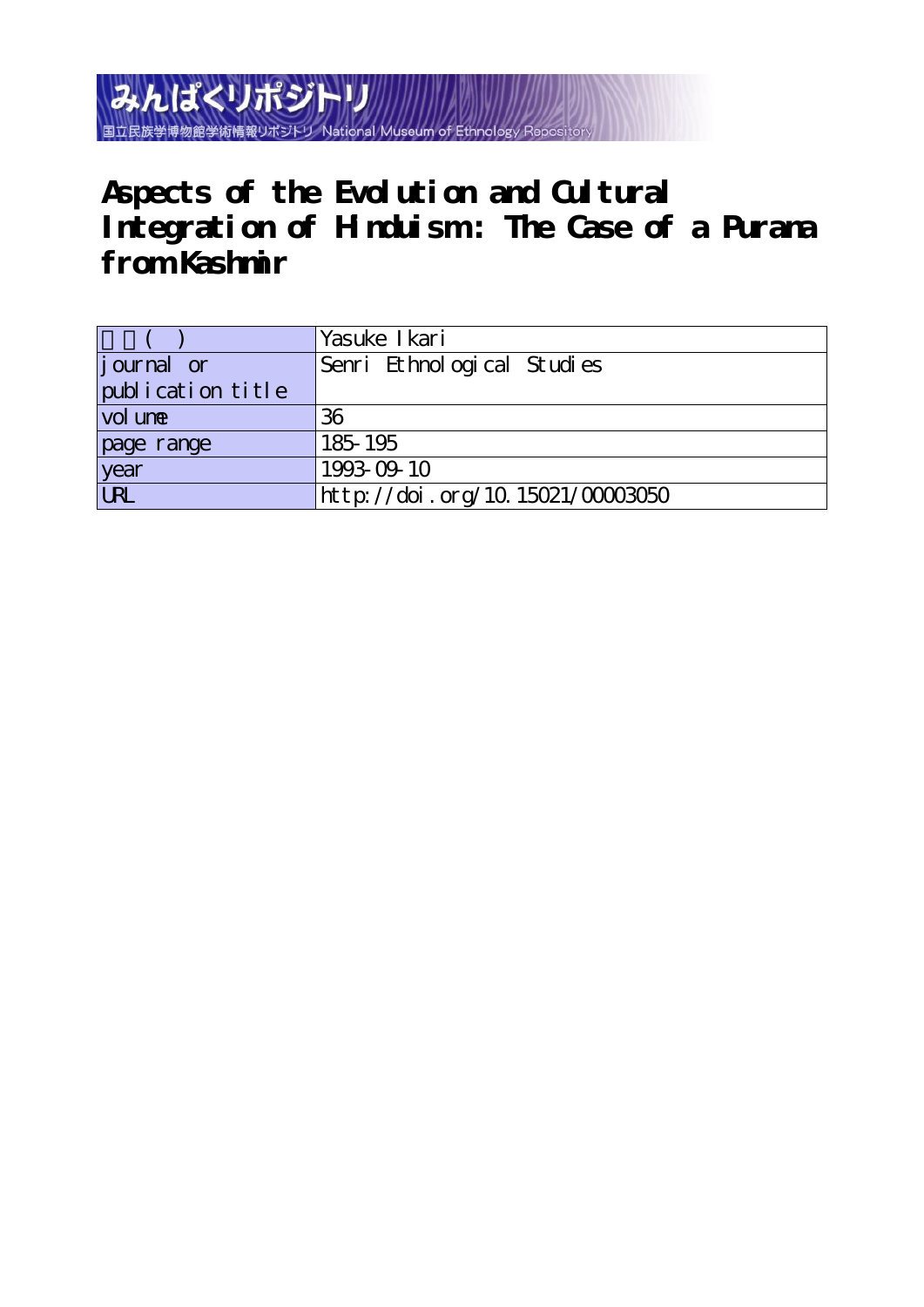SENRI ETHNoLoGIcAL STuDIEs 36, 1993

# Aspects of the Evolution and Cultural Integration of Hinduism: The Case of a Purana from Kashmir

Yasuke IKARi Kyoto University

#### INTRODUCTION

The most vexing problem to face us when we attempt to probe the history of the evolution of Hinduism in ancient India is that of how to appreciate in conjunc tion both the spatial expanse constituting the Indic world and the historical depth of its temporal axis. Hitherto there have not been many attempts to comprehend in a manner delimited both in time and space the diverse aspects of Hinduism, the development of which has not necessarily been uniform in the different regions of the vast Indian subcontinent. Yet it must be said that a major topic for future research on Indian culture and society will be the exarnination of the state of Hinduism in different parts of India, especially during the period between early centuries of the Christian era, when Hinduism is thought to have become established, and around the tenth century, by which time a framework such as that seen today had evolved.

 In the present paper we wish to consider, with a view to furthering our understanding of this historical development of Hinduism and the diverse patterns of its basic evolution, various aspects of Hinduism in Kashmir. We shall proceed with our inquiry by focussing in particular on the movements of the intellectual elite as represented by the Brahmans who, while upholding on the one hand the orthodox aspect of Hinduism, or the so-called `great tradition', also effected a form of cultural integration by incorporating into it local indigenous cultural elements as it spread throughout the provinces and bringing about a fusion of the two. Through an analysis of the structure of a religious text compiled by these Brahmans, we also wish to consider the orientation of the Hindu world that they consciously attempted to construct. What follows is no more than a congeries of tentative hypotheses and does not go so far as to present any comprehensive theory. We have nevertheless ventured to present these hypotheses in the belief that they will be able to provide some leads when undertaking similar inquiries in regard to various other parts of India in the future.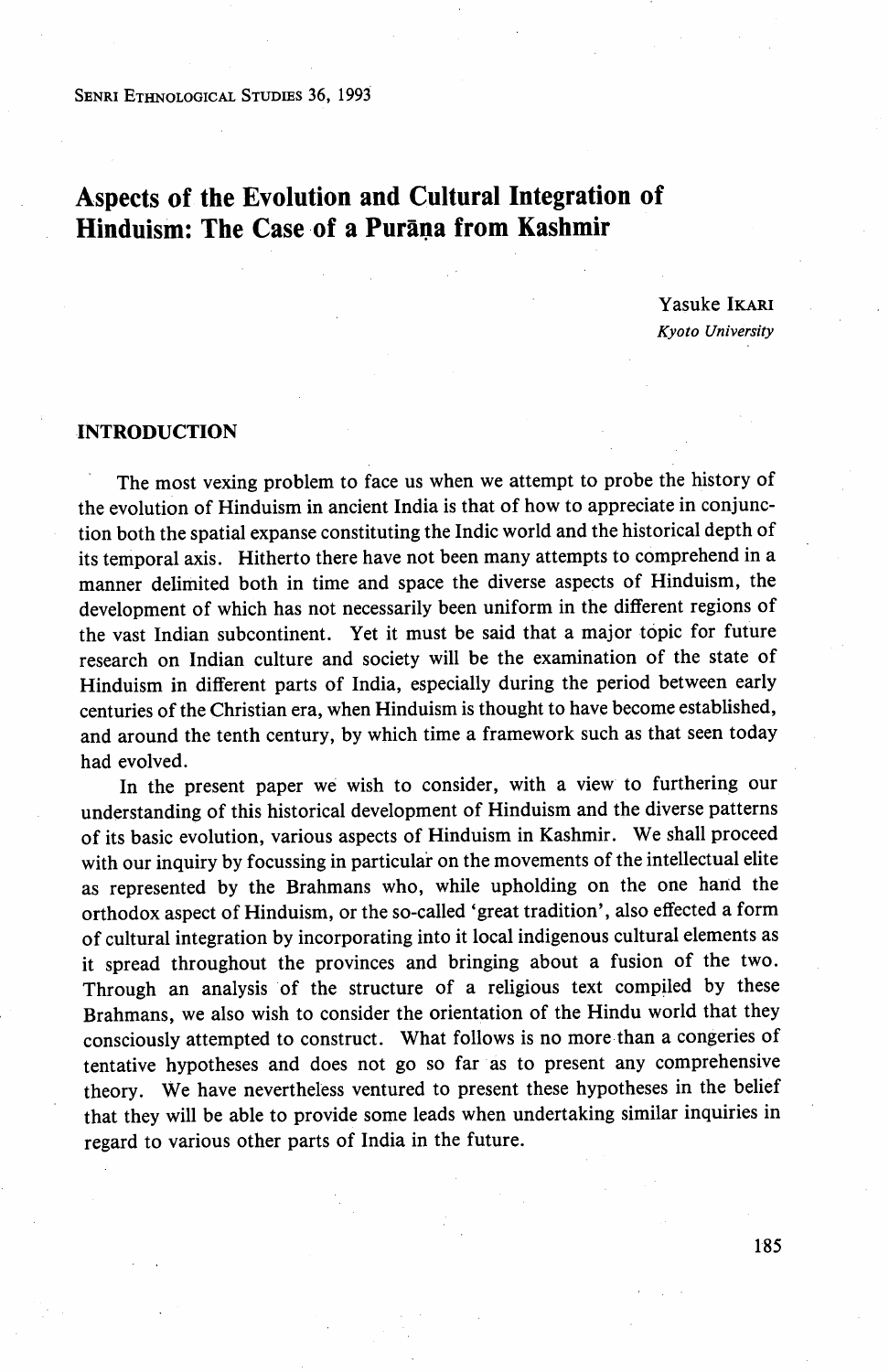## THE KASHMIRI PANDITS

 The Brahmans residing in Kashmir are recognized as constituting a single integrated group and are known for the fact that this group does not possess any distinct internal divisions. According to Lawrence's account of Kashmiri Hindus in the second half of the nineteenth century, in the 1891 census Hindus accounted for less than seven percents of the population in contrast to the overwhelming number of Muslims, who accounted for more than ninety-three percents. (The percentage of Pandits in the population of present-day Jammu and Kashmir is less than five percents, and many Brahmans are said to have left Kashmir and moved to other areas as a result of the social upheavals in the valley in recent years.) The Hindus belong with few exceptions to the Brahman caste and are known as 'Pandits', while in other parts of India they are generally called 'Kashmiri Pandits'. These Kashmiri Brahmans are divided into three subcastes consisting, namely, of priests (gor or bhasha Bhatta), astrologers (jyotishi), and workers (karkun). The priests do not marry outside of their own subcaste, but intermarriage occurs between members of the other two groups. The majority of Pandits belong to the subcaste of workers, and most of them earn their living as civil servants in administrative or clerical positions in government employi).

 According to their own testimony, these Pandits belong to the north Indian sub division of Brahmans known as the Sarasvat Brahmans. Outside of Kashmir, these Sarasvat Brahmans appear to be found in the Punjab, Rajasthan and other parts of northwest and western India. Their appellation would seem to suggest that these Brahman groups had their origins in the district of Sarasvatī in Kuruksetra (presentday Haryana) in Madhyadesa or the 'middle region', regarded as the home of the Vedic traditions professing since ancient times to represent the roots of orthodoxy in Indian culture, and that in the subsequent course of history they migrated to various parts of India. Be that as it may, one characteristic common to these Brahman groups is the fact that the Vedic traditions that they uphold are those of the old school<sup>2)</sup>.

 Frequent referenccs to the influx and immigration of Brahman groups to Kashmir from other parts of India appearing in the Rajatarangint (Chronicle of Kings), Kalhana's history of Kashmir, and the coexistence of two calendrical systems among contemporary Brahmans would suggest a complex historical background. Yet it is a fact of considerable interest that this complex background does not appear to have cast any shadow over the social structure of Brahmans in present-day Kashmir. If we compare this state of affairs with, for example, the situation in Nepal, which is similarly located geographically on the periphery of the Indian cultural sphere and has a complex historical background, it becomes evident that there exists between these two Hindu worlds a clear-cut contrast in regard to their social composition, for in contrast to the extremely diverse social composition of the Hindus in Nepal, Kashmir evidences an almost unitary social structure<sup>3)</sup>.

The Kashmir Brahmans call themselves 'Pandits' and constitute a single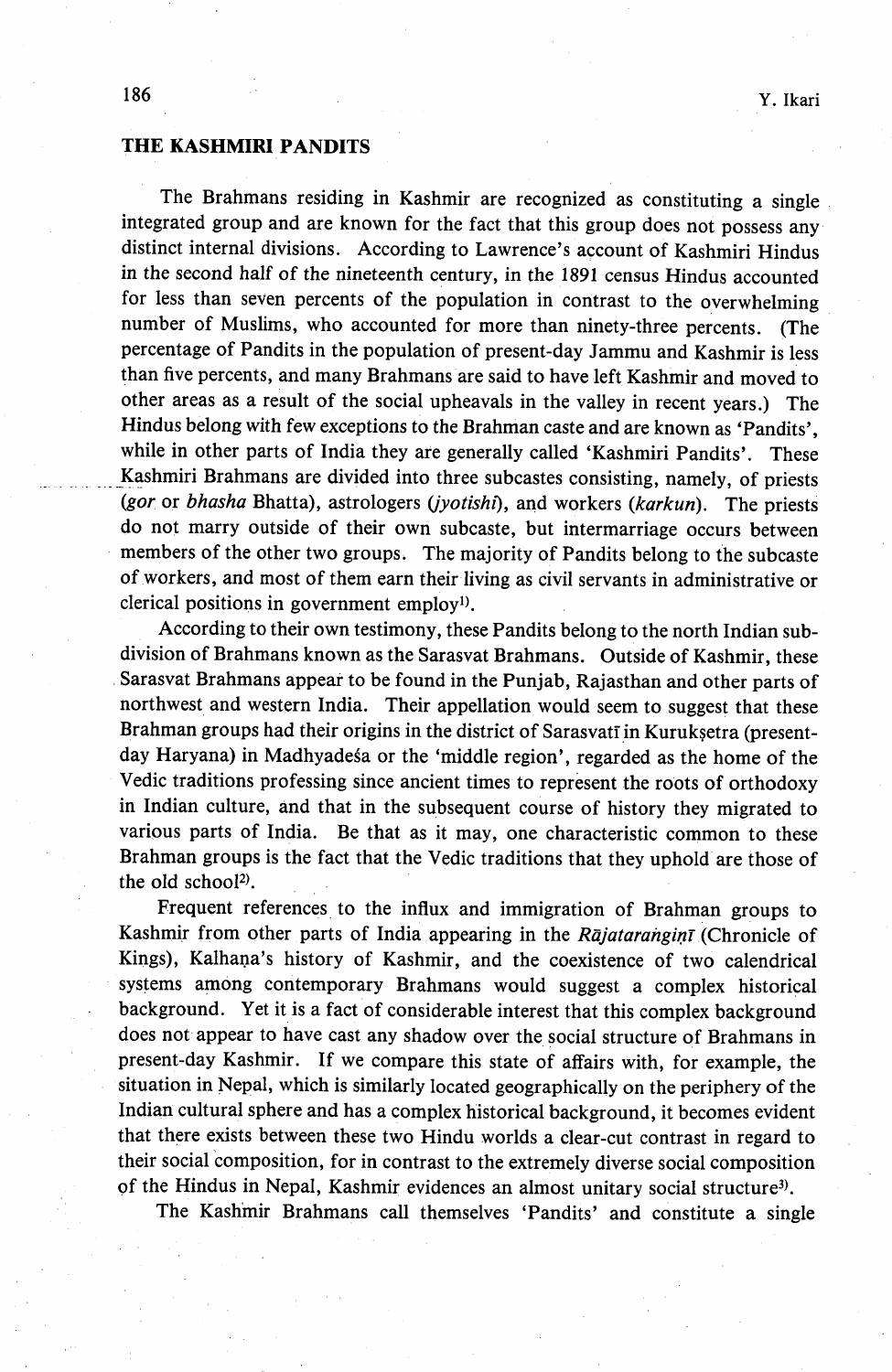## Aspects of the Evolution and Cultural Integration of Hinduism 187

homogeneous social group. They speak Kashmiri as their everyday language, and until the nineteenth century they used the Sarada script to copy the Sanskrit texts preserved by them. They are also more or less uniform in regard to their customs, thus indicating that the Brahman groups of differing backgrounds that entered and settled in Kashmir at different times in the course of history were completely assimilated by the Brahman groups that preceded them. The period of Muslim rule (1380-1819), of course, saw the birth of occupational differentiation, with many Brahmans being employed as clerks and government bureaucrats by the Muslim rulers and coming to be distinguished from the other minority group (a distinction that was probably originally born of their varying degrees of close contact with the alien culture of Islam), and intermarriage between the two groups came to be forbidden.

## KASHMIR AND HINDU LITERATURE

 For quite a long period in ancient times Kashmir was, as is evident from the records of Hsüan-tsang 玄奘 and other Buddhist pilgrims from China, first renowned as a centre of Buddhist learning and then, as is demonstrated by the literary works of Ksemendra and other natives of Kashmir and also by the eleventh-century Alberuni's Tahkīk-i Hind (Enquiry into India), came to be regarded as a centre of traditional Hindu learning on a par with Varanasi.

 The first clear reference to the geographical name of Kashmir in Sanskrit literature appears in Patañjali's Mahābhāsya, a grammar dating from the second century B.C., but it provides little concrete information. The author or compilor of the *Manava-dharmas astra* (Code of Manu), who apperceived consciously for the first time the shift from the Vedic period to the Hindu period and attempted to reorganize contemporary society on the basis of brahmanical values, does also not appear to have been clearly aware of Kashmir as a region to be included within his purview. The Mahābhārata, the great epic thought to provide information on roughly the same period, also contains scattered references to Kashmir, but in each case it is given only a peripheral position, and it is obvious that within the 'Indian cultural sphere' as conceived of by the compiler of this work the land of Kashmir was no more than a border region and was not recognized as occupying a position of any importance;

 The conditions necessary for the framework of orthodox Hindu rituals to take root here and for this region to be regarded by the Hindus of both Kashmir and other regions as a centre of traditional Hindu learning would have been fulfi11ed no earlier than the seventh century A.D., and in the history of Kashmir this coincides with the period during which the Hindu Kärkota dynasty was established and flourished. This may also be considered to tally, for example, with the account of the Chinese Buddhist monk Hsüan-tsang who visited this region in the first half of the seventh century and, in describing the coexistence of Buddhism and heresy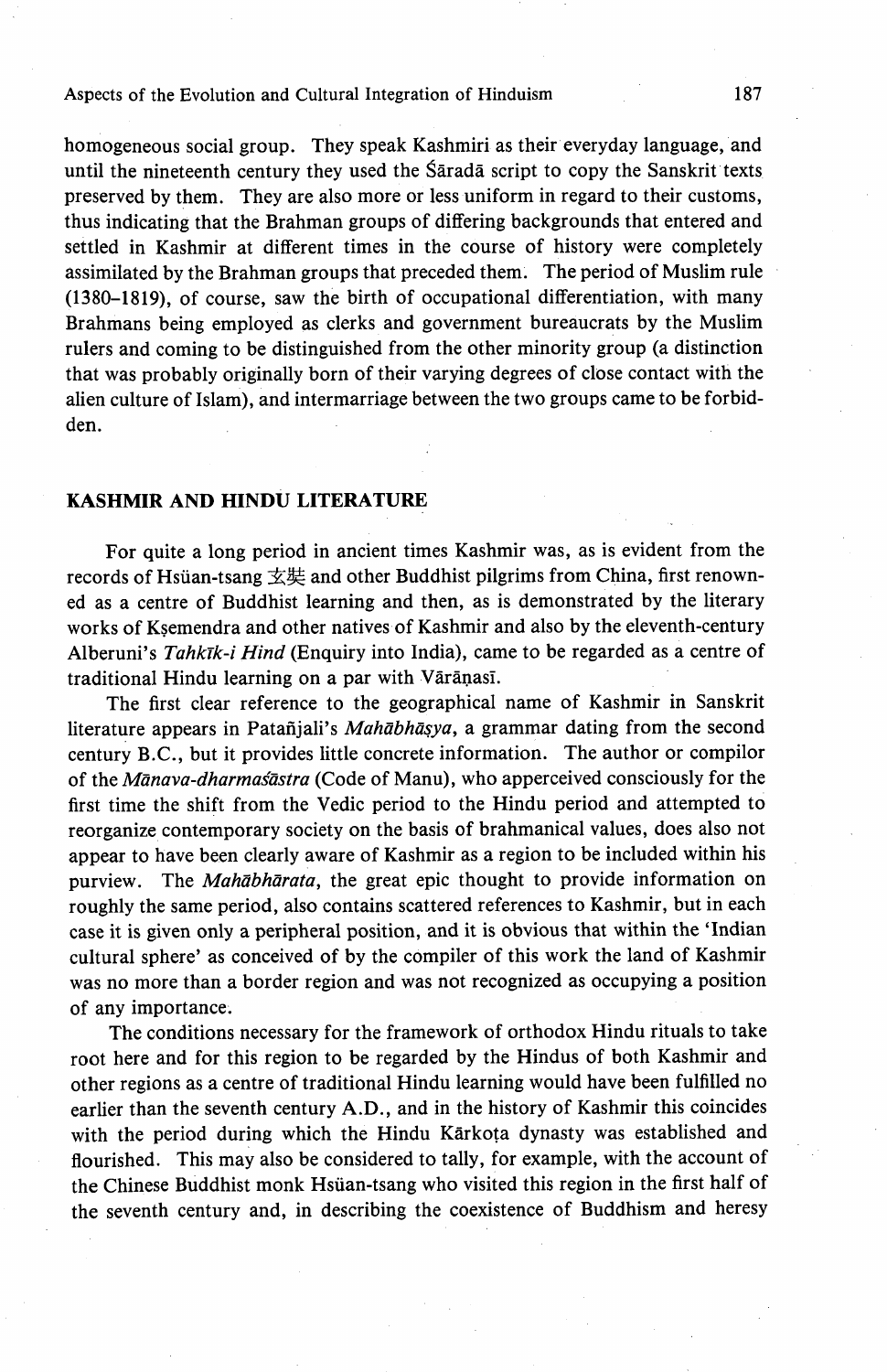(namely, Hinduism) in Kashmir, noted that Buddhism was gradually declining in the face of the growing influence of the indigenous religion or Hinduism<sup>4)</sup>.

 We shall now take up for consideration the oldest extant Hindu text of Kashmir, and, by examining its structural characteristics and speculating on the process by which it came to be compiled in its final form, point out a number of aspects of the circumstances leading to the establishment of Hinduism in Kashmir. Our immediate aim will be to ascertain on the basis of this operation various aspects of the evolution bf Hinduism in a particular region.

The text that we shall be considering is a short work entitled Nīlamata and also known as the Nīlamata-purāņa. Among the genres of traditional Indian literature, it belongs to the category of Puranas or "ancient tales". The Puranas are divided into those counted among the "great Purāṇas" (mahāpurāṇa), which enjoy a relatively widespread distribution throughout India and cover in content too a wide range of topics, and the "secondary Puranas" (upapurána), which are comparatively limited in regard to both their content and the localities with which they deal. In addition there is also a genre of minor works known as 'māhātmya', which deal primarily with the holy places of a particular region and consist mainly of eulogies of these places and tales relating to their history. The character of our Nilamata is such that, according to this classification, it may be understood to belong to the category of upapurāņa or māhātmya. Rocher writes that "The Nīlamata is, for all practical purposes, a māhātmya of Kashmir<sup>5)"</sup>.

This text, composed in verse of mainly *sloka* stanzas  $(8 \times 4 = 32 \text{ syllables})$ , consists of approximately 1,400 verses and, in view of its subject matter, may be broadly divided into three parts dealing respectively with myth, ritual and holy places. The subject matter is all treated as relating to the valley of Kashmir or as being required to be performed in Kashmir. We shall first give an outline of its content. (The numbers are the verse numbers.) $6$ 

## SYNOPSIS OF THE NILAMATA

- 1- 11: Reason for the failure of the Kashmir king to participate in the Bharata war.
- 12- 26: Eulogy of the land of Kashmir.
- 27- 70: Creation of the valley of Kashmir from a lake (1); migration of the Nagas.
- 71-187: Creation of the valley of Kashmir from a lake (2); slaying of the demon Jalodbhava and draining of the lake.
- 188- 227: Migration of humans to Kashmir and their settlement for half a year (mediation by the seer Kasyapa).
- 227- 323: Creation of main rivers in the valley of Kashmir.
- 324- 371: Tale of Nila-naga and the brahman Candradeva; start of human settle ment throughout the whole year.
- 373- 877: Teachings of Nila-naga; annual rites of Kashmir.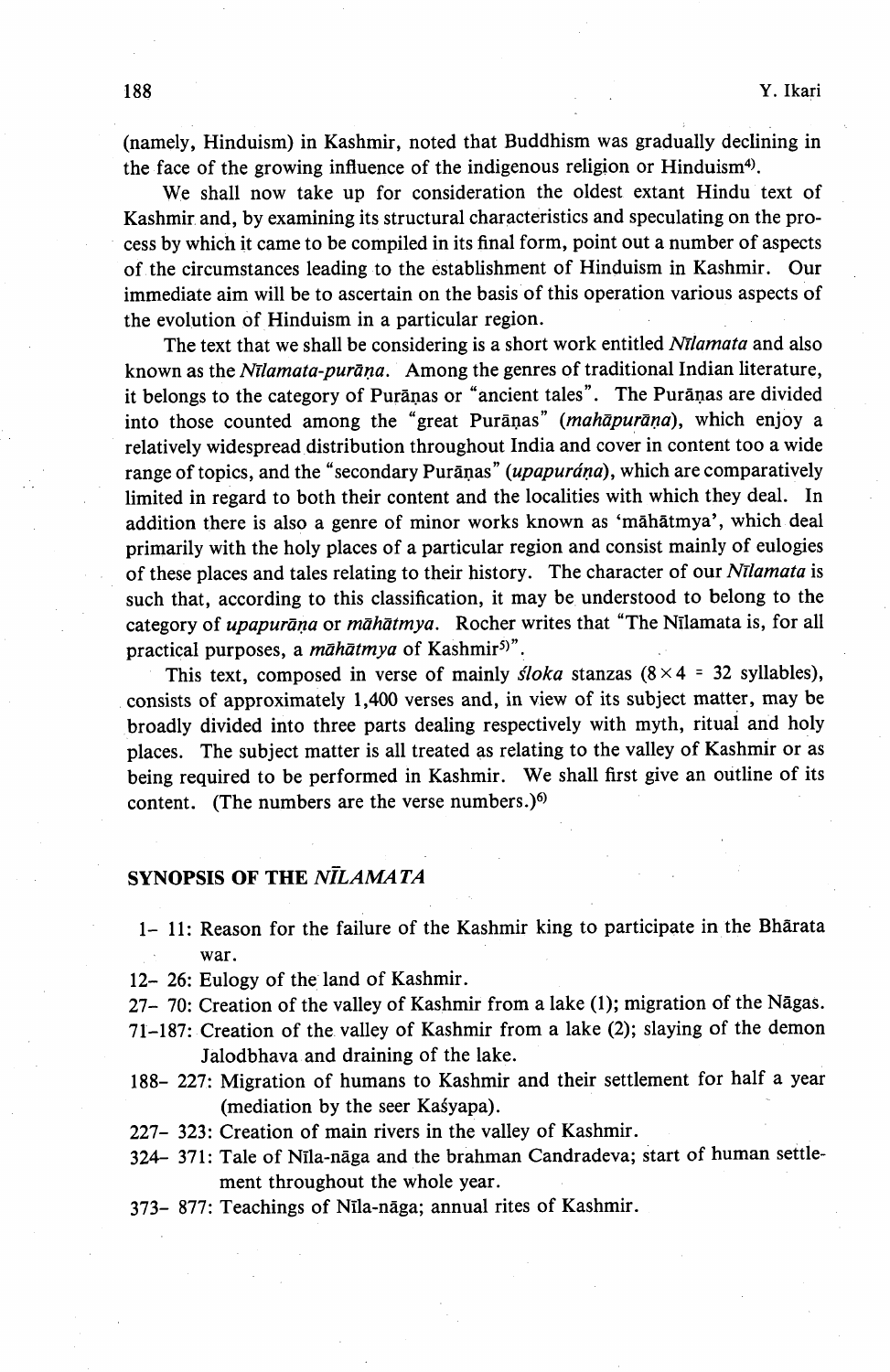878- 953: Enumeration of Kashmir's Nagas (serpents/holy places). 954-1365: Kashmir's holy places.

- a. Legend of Lake Mahapadma.
- b. Holy places related to Siva.
- c. Holy places related to Visnu.
- d. Neighbouring holy places.
- e. Reiteration of the main holy places.

1366--1394: Eulogy of the river Vitasta.

1395-1396: Reason that this work was not incorporated in the Mahābhārata.

 The work begins with a mythical legend relating how the land of Kashmir, originally a lake, was created. It describes the course of events whereby the Nagas (serpent-gods) migrated to this region and how the demon living at the bottom of the lake was overcome with the help of the gods, leading to the draining of the lake's waters. Then the story moves on to describe how man came to settle here permanently throughout the whole year.

 This myth of the creation of Kashmir does not, however, commence from the very start of the text. A short section corresponding to a prologue to the work as a whole has been added to the beginning of the work. There is a series of verses in praise of the wonders of the land of Kashmir, but the text as a whole begins, following a verse of salutation to the gods, with a seemingly strange dialogue between the sage Vaiśampāyana and King Janamejaya.

 Janamejaya speaks as follows: "In' the great Bharata war of our illustrious forebears there gathered kings of great valour from various regions. Explain why the king of Kashmir did not come to this war. Why was he not chosen [as-an ally] either by the sons of Pāndu or by the sons of Dhrtarastra [who were pitted against one another in the Bharata war], even though the region of Kashmir has always been a land of worldwide importance?.....7)"

 The first point to which we here wish to draw attention is the assertion that the author (or compiler) of this text is deliberately attempting to put forward, namely, that the former king of Kashmir and the legendary heroes of ancient India who took part in the Bharata war were contemporaries. The great epic Mahabharata is centred on the tale of the war among the Bharatas for succession to the throne of Kuruksetra, the centre of northern India in ancient times, but during the course of the transmission of this work over a long period of time many diverse cultural traditions of Indian culture were added to it, and it has become a treasury of ancient lore, also described as a veritable encyclopaedia of Indian culture, winning a position equal to that of the Vedas as an authoritative corpus of the traditions of ancient India. The war of succession to the throne recorded in the *Mahābhārata* is of great importance, particularly when considering the historical consciousness of the people of ancient India. According to the seventh-century astronomer Aryabhata, for example, the present age, known as the *kaliyuga*, began with the Bharata war, and he uses this as the starting point for his chronological calculations. According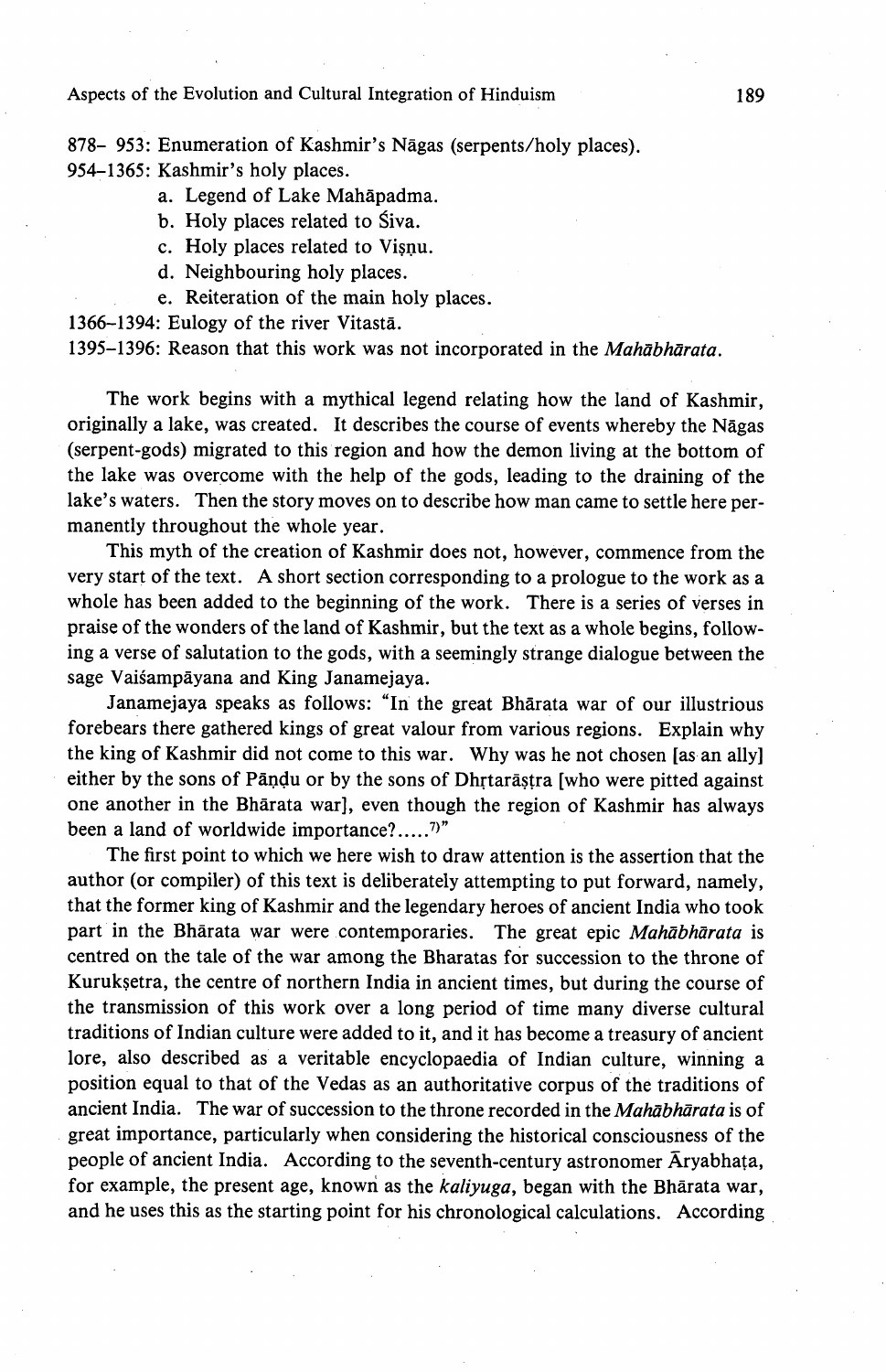to the calculations of astronomers such as  $\overline{A}$ ryabhata, the first day of the *kaliyuga*  fell on Friday, the eighteenth of the second month, 3,102 B.C., and the history of India is considered to have begun on this day. Hence, when works of history were composed in ancient India, a premise common to all authors was the belief that the starting point of history must be placed at this point in time. A typical example is the Rājatarangin, a work invariably referred to when discussing the historical literature of India. In this dynastic history composed by the Kashmiri Kalhana in the mid-twelfth century, the reign of the first king in the history of Kashmir is made to coincide with the above-mentioned period described in the *Mahabharata*, name ly, the age of the Bharata war. This means, in other words, that in order to advocate the antiquity of Kashmir's history it was necessary to make its first king a - contemporary of the renowned kings who fought in the battles of the Mahābhārata. The strange question found at the start of the Nīlamata, namely, the query as to why the king of Kashmir did not participate in the Bharata war, must also be understood in such a context. Conscious of the fact that the valley of Kashmir, an isolated border district cut off from the Punjab by the rugged Lesser Himalayas, was considered to have not originally formed part of the region con stituting the home of classical Indian culture and the centre of Indian civilization (Madhyadeśa) where the Mahābhārata unfolds, the Hindus of Kashmir felt compell ed to make some sort of comment, even if it had to assume an indirect form such as this. The reference to the Bharata war at the start of the Nilamata expresses in a somewhat roundabout way the assertion of the Hindus of Kashmir that the culture of the land where they lived was by nature linked to the orthodoxy of Indian culture and that Kashmir had originally formed part of the sphere of India's orthodox culture.

The nature of this prologue to the *Ntlamata*, which thus takes account of the fact that the remainder of the work differs in content from the lore of the so-called great tradition and has a strong local coloration giving consjderable emphasis to the regionality of Kashmir, is reflected in various forms throughout the rest of the work. In order to shed further light on this point, we shall now consider the above synopsis from a different perspective by re-presenting it with a focus on the interlocutors.

#### FROM THE PERSPECTIVE OF THE INTERLOCUTORS

- A. The sage Vaisampayana and King Janamejaya
- 1- 11: Reason for the failure of the Kashmir king to participate in the Bharata war.
- 12- 26: Eulogy of the land of Kashmir.
- B. 1 The sage Brhadasva and Gonanda (king of Kashmir)
- 27- 70: Creation of the valley of Kashmir from a lake (1); migration of the Nagas.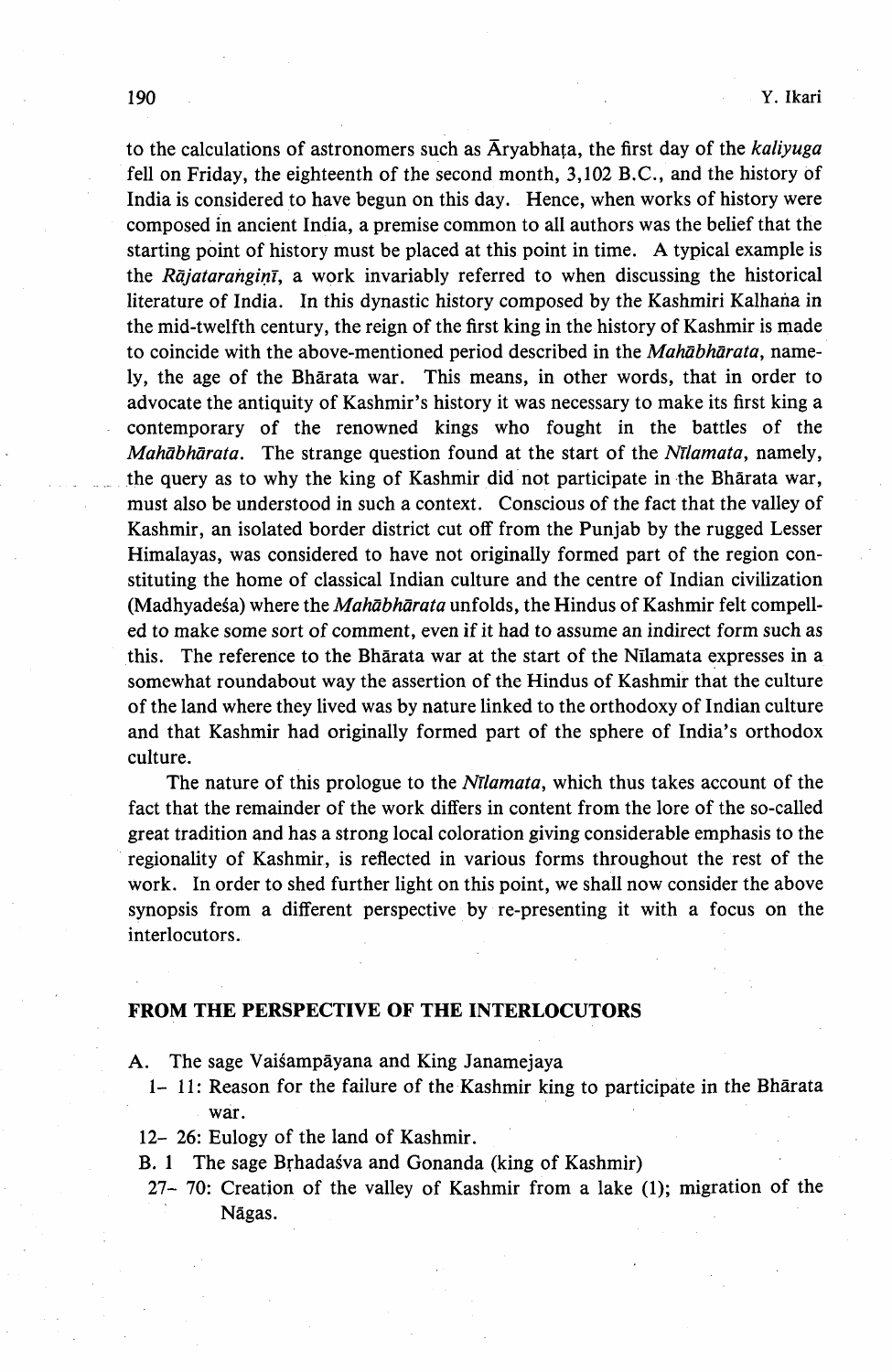Aspects of the Evolution and Cultural Integration of Hinduism 191

- 71-187: Creation of the valley of Kashmir from a lake (2); slaying of the demon Jalodbhava and draining of the lake.
- 188-227: Migration of humans to Kashmir and their settlement for half a year (mediation by the seer Kasyapa).
- 227--323: Creation of rivers in the valley of Kashmir.

C. 1 Candradeva (Kashmiri brahman) and Nrla (king of Kashmiri Nagas)

- 324-371: Tale of Nila-naga and the brahman Candradeva; start of human settle ment throughout the whole year.
- B. 2 The sage Brhadasva and Gonanda (king of Kashmir)
- C. 2 Candradeva (Kashmiri brahman) and Nila (king of Kashmiri Nagas)
	- 373-877: Teachings of Nila-naga; annual rites of Kashmir.
	- B. 3 The sage Brhadasva and Gonanda (king of Kashmir)
		- 878-953: Enumeration of Kashmir's Nagas (serpents/holy places).
		- 954-1365: Kashmir's holy places.
			- a. Legend of Lake Mahapadma.
			- b. Holy places related to Siva.
			- c. Holy places related to Vispu.
			- d. Neighbouring holy places.
			- e. Reiteration of the main holy places.
- A. The sage Vaisampayana and King Janamejaya
	- 1366-1394: Eulogy of the river-Vitastä.

1395-1396: Reason that this work was not incorporated in the Mahābhārata.

 The above diagram involves some simplification for the sake of convenience. The work as a whole consists of a number of interconnected dialogues that fit into one another as it were. The outer frame of the work as a whole develops in the form of Dialogue A between the sage Vaisampāyana and King Janamejaya, and in response to the latter's questions Vaisampāyana introduces further dialogues in the form of hearsay, resulting in the format  $A > B$ . Such is the composition of the basic format, but there are also instances in which these newly introduced interlocutors introduce yet another dialogue, giving the format  $A > B > C$ .

The sage Vaisampāyana and King Janamejaya, who figure in Dialogue A, are also in fact the interlocutors in the frame story of the Mahabharata. The tale of the Bhārata war was related for the first time by the sage Vaisampāyana to King Janamejaya, a descendant of the Bharatas, on the occasion of a ritual performed in the forest of Naimisa. The question at the start of the Nīlamata about the absence of the king of Kashmir in the Bharata war, alluded to earlier, was posed by King Janamejaya. It is thus evident that the final compilor of the Nīlamata followed the model of the Mahābhārata in introducing the interlocutors for the frame story of the work as a whole. By placing the framework of the dialogue of the Nīlamata on the same level as that of the Mahabharata, he sought to ensure that his work, dealing as it does with the local myths, rites and holy places of the region of Kashmir, would share in the great tradition of the Mahabharata with its authority already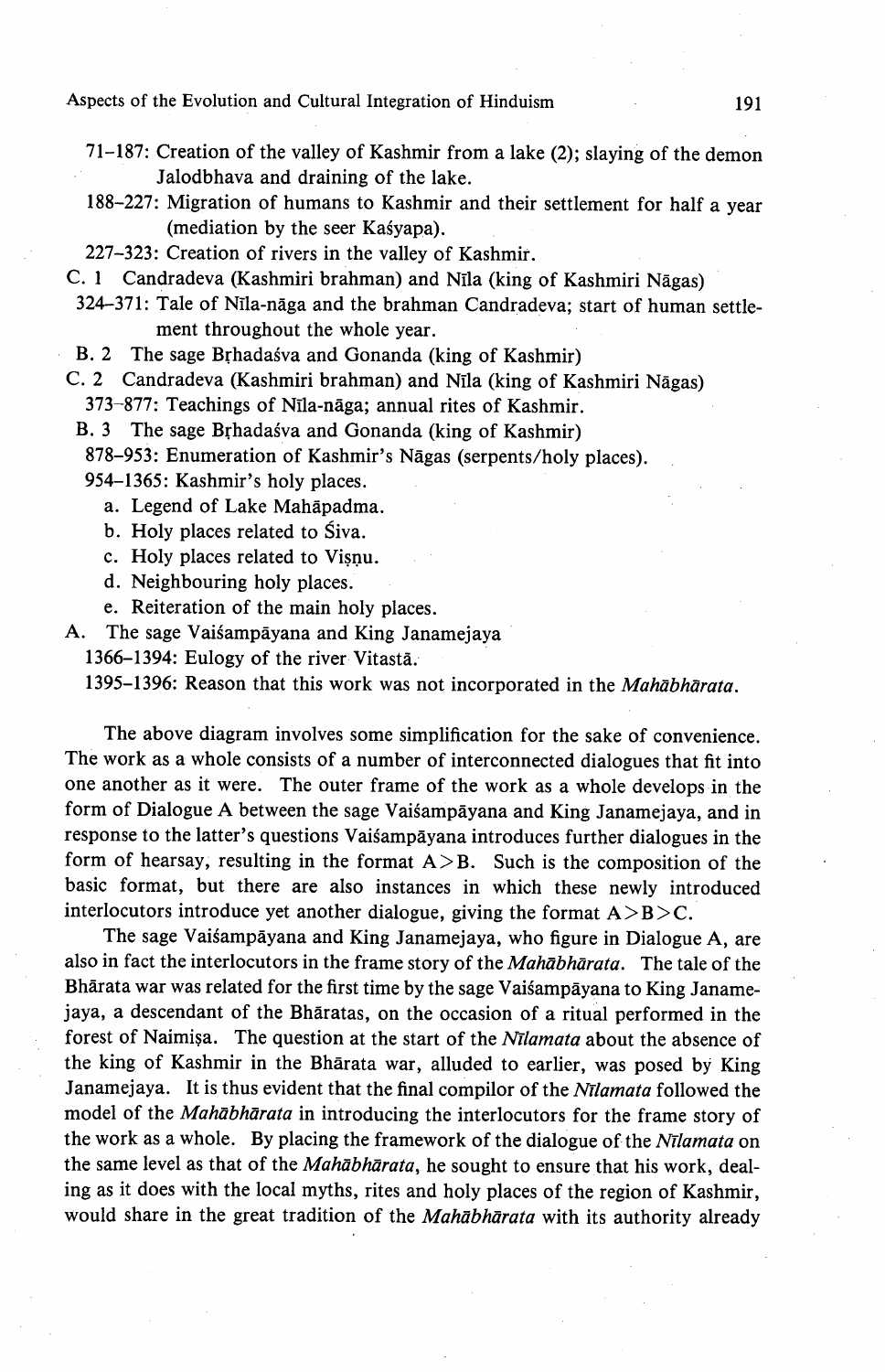well-established. This technique of employing the interlocutors of the frame story of the *Mahābhārata* may be regarded as the compilor's method of linking to the great tradition the local little tradition of Kashmir.

 Moving now on to Dialogues B and C, which are introduced into Dialogue A, let us next consider the points that come to light at these levels. As is evident from our above synopsis, dialogue B more or less covers the real content of the  $N$ *ilamata*. The creation myth of the first part and the account of the holy places of Kashmir in the third part are introduced in the form of stories related by the sage Brhadasva to King Gonanda of Kashmir. The description of Kashmir's annual rites in the second part, moreover, although assuming a type of dual structure, also has its outer frame provided by Dialogue B. The sole exception is the eulogy, towards the end of the work  $(1366-1394)$ , of the sacred river Vitasta (the presentday Jhelum), which flows through the middle of the valley of Kashmir, and this section alone is introduced at the level of the interlocutors of Dialogue A. The purpose of this section may be considered to have been to place the Vitasta, Kashmir's sacred river, on the same level as the other great sacred rivers of India, and for thjs reason its exposition would have been especially entrusted to Vaisampayana, the narrator of the *Mahabharata*. Brhadasva, one of the two interlocutors in Dialogue B, is a sage who also makes an appearance in the Mahābhārata. Here he visits Kashmir in the course of his pilgrimage to holy places throughout India and relates various stories in response to questions posed by Gonanda, king of Kashmir. This format of a dialogue between a secular king and an itinerant sage is one that is frequently used in the frame stories of the epics and Puranas. This same technique is employed in the *Nilamata*, with a sage on a pilgrimage of all India, representing as it were an embpdiment of the universal culture of the Hindus, expounding the truth to a local personage in the form of a regional king, and we may assume that by means of this tale here too an attempt is being made to create a bridge between the great tradition and one of the little traditions.

 Of considerable interest is the treatment at the level of Dialogue C, placed at the innermost part of the framework of dialogues. This level may be regarded as the most local level, for it is the part in which are related the events that led to the permanent human settlement of Kashmir, and the interlocutors, the brahman Candradeva and the Naga Nila, the tutelary deity of Kashmir, are both native to Kashmir. Nila-naga appears to have been a serpent-god revered in Kashmir from early times. It is a well-known fact attested to by the accounts of, for example, Chinese Buddhists pilgrims such as Hsüan-tsang and Hui-ch'ao 慧超 that serpentgods who had resided here from times of yore played an active role in legends preserved by Buddhists and relating to the dissemination of Buddhism in Kashmir. In the Rajataranginit there is also a passage according to which, once Buddhism i began to flourish, the people neglected the rites for the Nagas, and so the angry Nagas tormented the people by causing heavy snow to fall annually; here too the name of the lord of the Nāgas is given as Nīla  $(1.177-184)$ . As is also repeatedly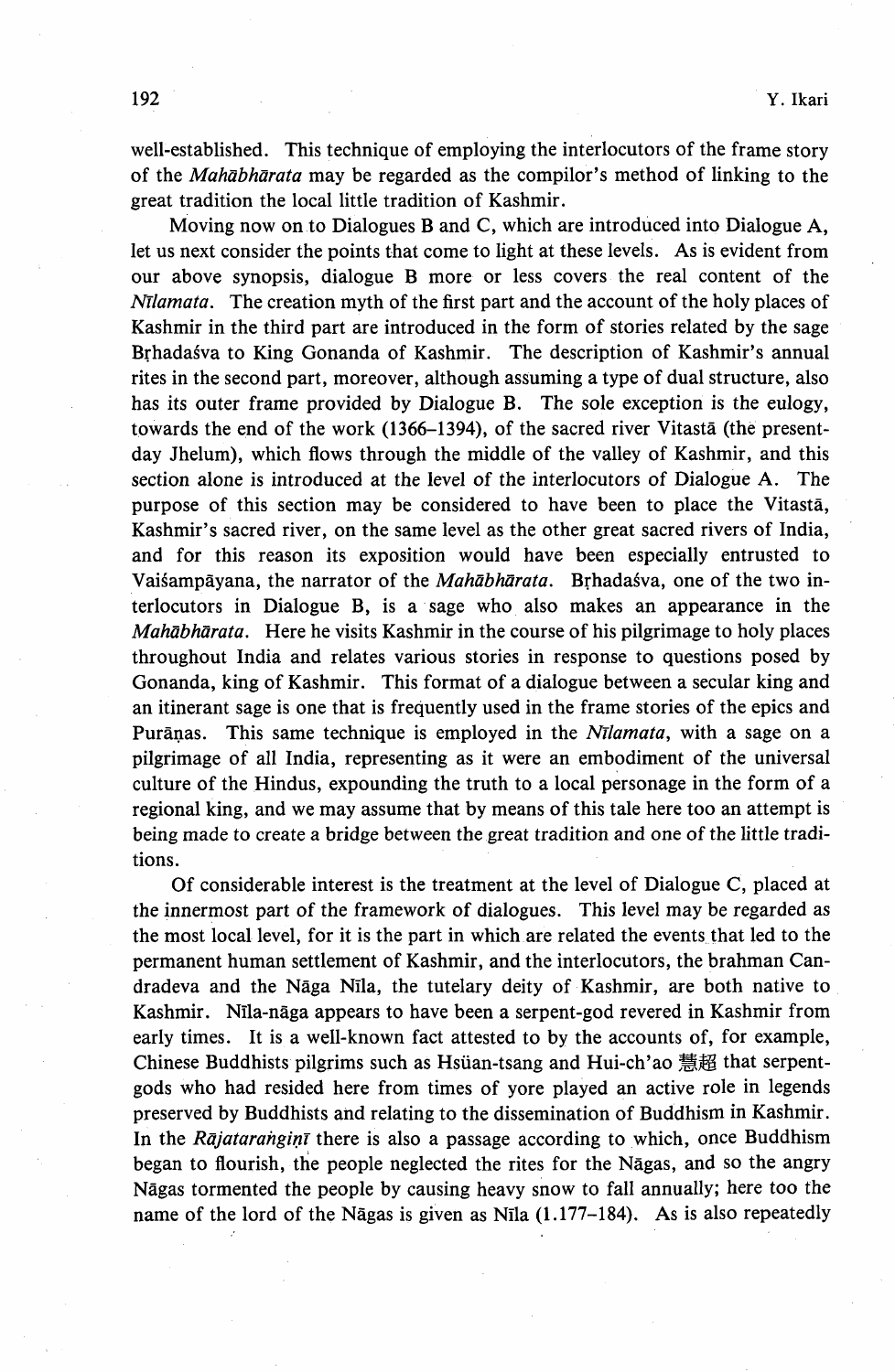### Aspects of the Evolution and Cultural Integration of Hinduism 193

stated in the Rajataranginal, this Nila expounds the various rites that must be performed during the course of the year for the prosperity of Kashmir. This section of the Nilamata probably constitutes the core of the whole work, and the title  $N<sub>l</sub>$  N $\eta$  signifies nothing other than the teachings expounded by this N $\eta$ la-naga.

Although we have analyzed only the dialogic format of the Nilamata, it will have been seen that the technique employed in the composition of this work is one that places at its centre the teachings of the serpent-god Nila, which enjoy the greatest local authority, and then, with a double exterior frame, attempts to link the traditions of the little tradition of Kashmir to the authority of the traditions of the great tradition and to integrate the two. This represents on the one hand the incorporation of indigenous elements on the part of the great tradition, while on the other hand it may be regarded as an attempt on the part of the indigenous elements to lend authority to and justify themselves by introducing the framework of the great tradition.

 When taken on their own, however, the above considerations may tend to invite some loose generalizations about the formation and development of Hindu culture. We are, however, of the view that the process whereby the great tradition and the little traditions became intertwined and integrated in the course of the evolution of Hinduism is one the techniques and patterns of which will be gradually elucidated only through cumulative analyses of individual myths and rituals. At the same time, the comprehensive analysis of aspects such as the style and metre of the texts that give expression to these techniques and patterns is indispensable for the prerequisite task of determining the different strata in the composition of the constituent parts of texts of this type. In the present paper, in which we have directed our attention to the structural framework of only one text, we have had to restrict ourselves to presenting a perspective on only the general nature of the points at issue8).

#### **NOTES**

1) W. Lawrence, The Valley of Kashmir (London, 1895; repr.: Srinagar, 1967), pp. 304-- 305. The reason for the virtual absence in Kashmir of any castes other than Brahmans .may probably be sought in the enforced conversion of Hindus under Muslim rule. It is clear from the accounts found in such works as the Nīlamata and the Kuttanīmata (Views of a Courtesan) by Damodaragupta that, prior to the Muslim invasion, various Hindu castes were to be found in Kashmir too, as in other parts of India, A major turn ing point was the persecution of Hindus under Sikandar at the start of the fifteenth cen tury, which forced upon Hindus a choice between Islam, exile or the sword. This resulted in large-scale conversions to Islam, but there were also many Hindus who chose the path of emigrating elsewhere. It is to be surmised that under the rule of this sultan all the Hindu inhabitants other than Brahmans adopted Islam, and tradition has it that in the yeat of Sikandar's death there remained only eleven Brahman families in Kashmir. But his second successor, Zain-ul 'Abidin, adopted a policy favourable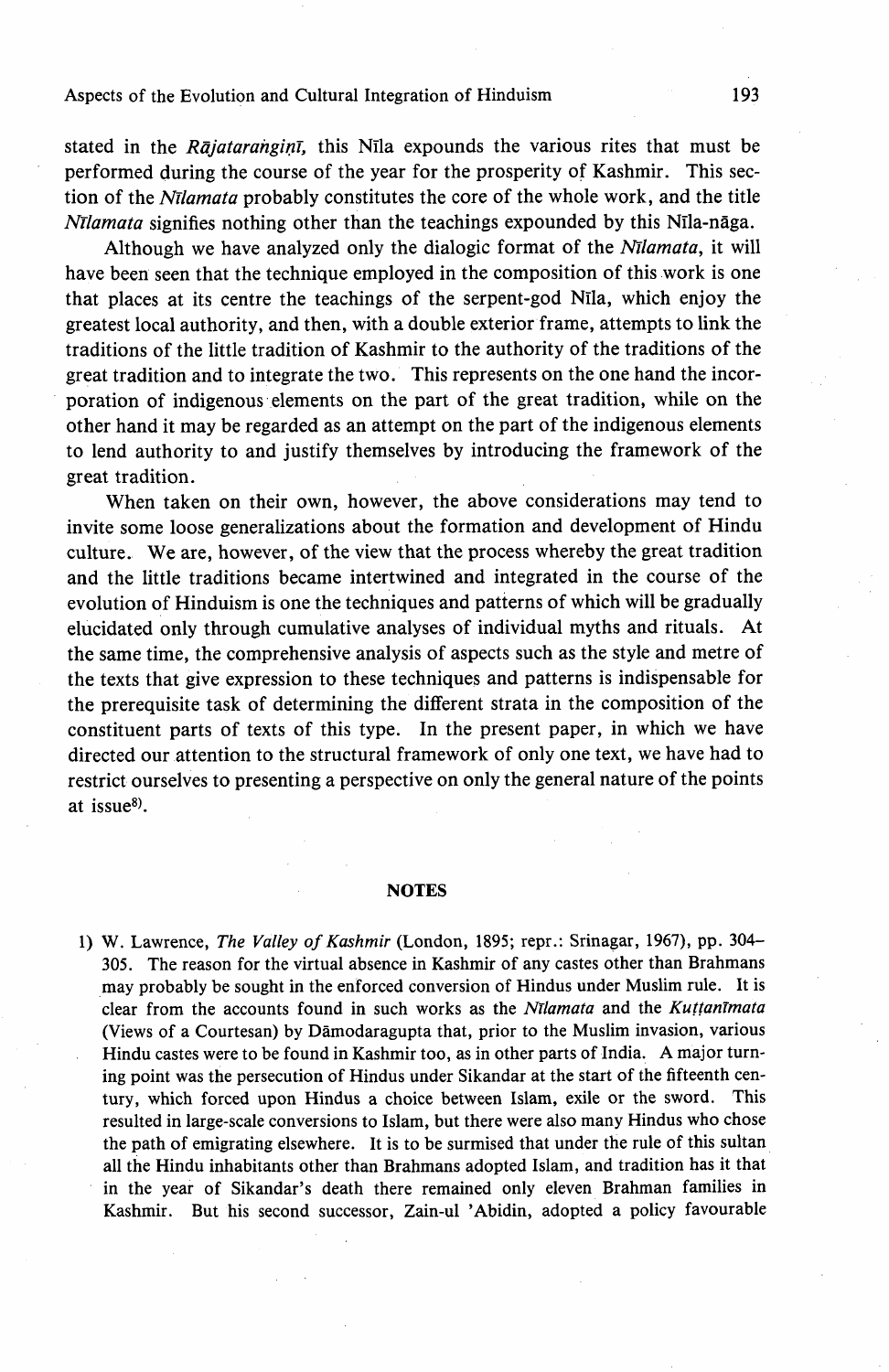towards the Brahmans, and many of those who had earlier fied are said to have returned to Kashmir during his reign. The majority of present-day Kashmiri Pandits are said to be the descendants of these Brahmans. There is, however, a difference in calendrical practice (concerning intercalary calculations) between the Brahmans who survived Sikan dar's reign and those who fled and later returned, and this distinction lives on today in the two different appellations 'malamāsi' and 'banamāsi'. (Cf. Lawrence, ibid., pp. 190-191; T.N. Madan, Family and Kinship: A Study of the Pandits of Rural Kashmir, Bombay, 1965, pp. 17-20.)

- 2) M. Witzel, "Regionale und überregionale Faktoren in der Entwicklung vedischer Brahmangruppen im Mittelalter," in H. Kulke and D. Rothermund (eds.), Regionale Tradition in Südasien, Wiesbaden, 1985 (Beiträge zur Südasienforschung, Südasien-Institut, Universität Heidelberg, 104), pp. 53–55, 62.
- 3) See, for example, Witzel's summary of Vedic traditions in Kashmir and Nepal (ibid., pp. 53-57).
- 4) The approximate dates of the reigns of the first kings of the Karkota dynasty are as follows: Durlabhavardhana, ca. 626-661; Durlabhaka (Pratapaditya), ca.'662-711; Can drapida (Vajraditya), ca. 712-720; Tarapida (Udayaditya), ca. 720-724; and Muktapida (Lalitaditya), ca. 724-760. (Although there are various views on the dates of these kings, we have given only our own conclusions.) Kashmir reached the height of its prosperity under Muktapida (Lalitaditya), the last king in the above list. In regard to Hsüan-tsang's account, see Mizutani Shinjō 水谷真成 (tr.), Daitō Saiiki Ki『大唐西域記』 (T'a-T'ang hsi-yU chi [Record of the Western Regions during the Greater T'ang]; Heibonsha 平凡社 [Chūgoku Koten Bungaku Taikei 中国古典文学大系 (Chinese Classics), No. 22], 1971), pp. 125-126 (legend on the propagation of Buddhism in Kashmir by the Arhat Mo-t'ien-ti-chia 末田底迦 [Madhyāntika]). For a historical survey of the Hindu literature of Kashmir and the settlement of Brahman groups in Kashmir, see M. Witzel, "The Brahmins of Kashmir," in Y. Ikari (ed.), A Study of Nīlamata-Aspects of Hinduism in Ancient Kashmir-(Institute for Research in Humanities, Kyoto University, 1993).
- 5) L. Rocher, The Purāņas, Wiesbaden, 1986 (History of Indian Literature, Vol. 2, Fasc. 3), p. 204.
- 6) There are, broadly speaking, two recensions of this text, referred to as the shorter recen sion and longer recension respectively. According to G. BUhler, the nineteenth-century Kashmiri scholar Pandit Saheb Ram compiled the longer recension by royal command in order to supplement the numerous lacunae of the shorter recension. Our following ac count is based, unless otherwise stated, on-de Vreese's edition of the shorter recension: K. de Vreese, The Nīlamata or Teachings of Nila (Leiden, 1936); Ved Kumari, The Nīlamata Purāņa, Vol. 2 (A Critical Edition and English Translation, Srinagar, 1973). cf. G. BUhler, "Detailed Report of a Tour in Search of Sanskrit MSS. Made in KaSmir, Rajputana, and Central India," JRAS (Bombay), Extra Number (1877), pp. 37-41.
- 7) There is a lacuna in the shorter recension. following this passage, and the remainder of King Janamejaya's question and the greater part of Vaisampayana's reply are missing. If we supplement it with the account found in Kalhana's Rajatarangini, based on the Nīlamata, and the longer recension, which was probably compiled with reference to the Rājataranginī, the purport of the rest of the passage in question may be reconstructed as follows: Gonanda, the king of Kashmir at the time of the Bharata war, and his son Damodara were both killed in battles with the hero Krsna (who is also the god Visnu) and his younger brother. In order to maintain the legitimate line of succession in